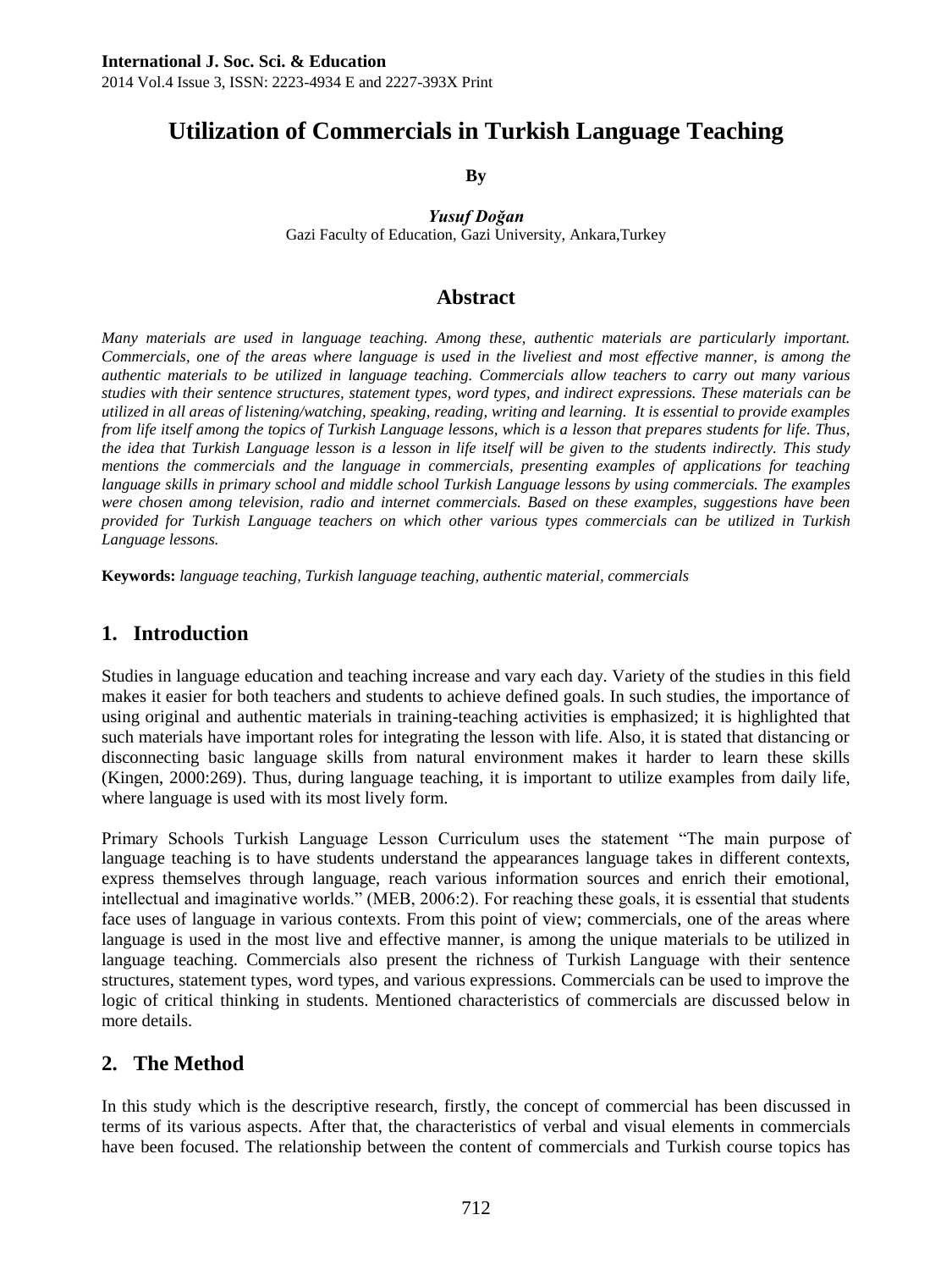## Yusuf Doğan

been determined. The commercial examples of television, radio and the Internet were included in the study group. The samples in the study group were examined one by one and some activities which can be used in Turkish lessons have been developed for each sample. These aforementioned activities have been associated with the skills of listening, writing, speaking and grammar topics.

## *Commercials and Usage of Language and Visual Elements in Commercials*

Defined in the glossary as "Any way attempted to introduce, promote, and thus sell something to the public" (TDK, 2005), the Turkish word "reklam" comes from the French *reclame*. The definition "One of the most effective and strategic mass communication types used to influence or change human behavior in a desired way" (Batı, 2010:11) emphasizes the aspect of commercials, which aims to persuade people. Through commercials, manufacturers intentionally aim to develop new attitude in a target group to increase the magnitude of or to change an existing attitude (Yılmaz, 2004). In line with this goal, language is strategically structured and used in commercials.

Reaching people in many different ways, we meet commercials in various media. Some of the major media can be listed as follows: Television, radio, newspaper, magazine, cinema, outdoor and indoor area commercials panels, direct mailing, hand adverts, promotional gifts, internet etc. (Tayfur, 2008). As you see, meeting people in many locations and types in today's society of consumption, commercials, which is one of the indispensible elements of marketing business, both shape and reflect our lives.

Commercials carry out communication with consumers through their language elements and visual contents. In most commercials, messages are sent by utilizing written, verbal and visual techniques. Visual elements are not used in radio commercials. However, sound is much more prominent in radios; words are selected and sentences are built very carefully. Visual and verbal elements cover topics such as design, title, main text, slogan, logo, background, color, drawing etc. Slogan and main text form the basis of the verbal elements in commercials. Slogan is the section which would first draw the attention of a target group. Commercials texts undertake the main function for having the messages understood clearly, and giving a meaning to the visuals in the commercial, if any. Characteristics of the product or service advertised, benefits provided to the target group, economical level, lifestyle, habits of the target group, etc. are the points that define the content and style of the verbal texts to be used in commercials (Batı, 2010:11-32-41). Based on all these features, commercials are prepared by taking into account how language is used by people within the flow of daily incidents (Erden, 1989:179). When we approach said techniques used in commercials in terms of language skills, we see that commercials comprise of elements for reading, listening, and visual reading. MacGregor emphasizes that TV commercials need to be used in language teaching for their suitability for being watched repeatedly, and having short, up-todate and whole messages (cited Akpınar and Aydın, 2009:102). Due to such characteristics of theirs, commercials are among effective materials in terms of providing students many skills aimed in language teaching.

Commercials are not interested in just conveying information, as in news or weather forecasts. Instead of only providing direct information about a product or service, today's commercial approach rather matches products with several emotions, and promote them with symbols from popular culture products. Commercials are presented to people with a slogan-style language and remarkable designs to be realized among the intense message bombardment in the media (Batı, 2010:12-16). The purpose of all these is to sell us *things* (advertised products). Achieving a defined purpose, requires a process of creating a meaning. Commercials have to convert statements they take from the world of things to something meaningful for people, and this reveals a marvelous power of influencing and persuasion (Williamson, 2000:12). From this point of view, it is revealed that commercials are structures with quite different characteristics. Such different features require that commercials are considered with a critical logic. Critical logic is a skill that needs to be given to language students.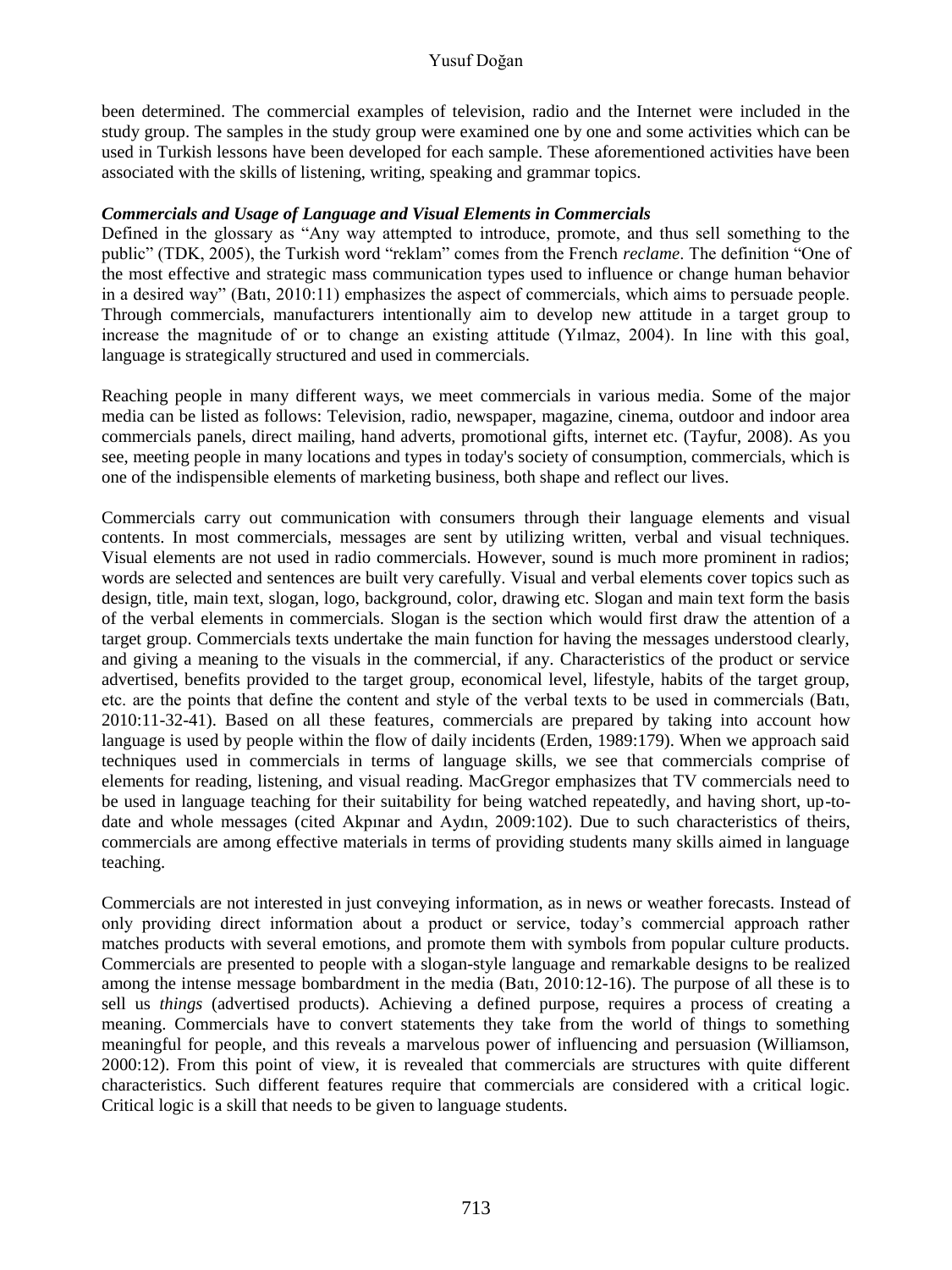## *Commercials in Turkish Language Lesson*

General Purposes of Primary School Turkish Language Lesson Curriculum include the following statements:

"It is aimed that students;

- Utilize mass communication tools to reach information/knowledge, gain a critical point of view and be selective towards messages from such tools,

- Reach the joy and awareness of language by enriching their vocabulary based on what they read, listen and watch; improve their emotional, intellectual and imaginative worlds." (MEB, 2006).

Regarding the listening/watching and reading skills, which are the sub-skills of the comprehension skill, "Critical Listening/ Watching" and "Critical Reading" are given under the title of "Method and Techniques". Related to these methods, in the section "Purpose", the statement "is to give students the habit of asking questions about what they listen/watch and read, make them think about the subject, impartially evaluate the subject with its positive and negative sides, and let them find their own truth." (MEB, 2006:62, 68) is highlighted. Therefore, commercials Turkish Language lessons must be handled to help students in basic language skill education and in realizing their own facts and truths, and contribute to the improvement of critical listening/watching and critical reading skills.

Using commercials in Turkish Language lessons is helpful in many ways. Commercials must be used in Turkish Language lessons because they:

- exemplify the liveliest and most effective uses of a language,
- are original training materials, which teachers can easily gather,
- comprise of elements to draw the attention of a target group visually and/or aurally,
- provide benefits for teachers technically and in terms of time because of usually being short and easily available,
- allow teaching multiple language skills simultaneously, especially with television commercials (cited Picken, 1999:250),
- provide opportunity for students to see the studied commercials in daily life and this would facilitate learning by repeating the lesson subjects,
- will contribute to reveal the creativity of students because of being products where creativity is prominent due to their verbal and visual elements,
- have the written and verbal text styles in language.

It is accepted by many language teachers that during language teaching, utilizing examples from daily life, which are called authentic materials, is effective (Kilickaya, 2004). Researches show that through such materials, the real world is brought to the classroom, and this helps students get a positive attitude towards learning (Kelly, Kell, Offner and Vorland, 2002).

The word "Commercials (Reklam in Turkish)" probably first brings to mind television, radio, newspaper, and magazine commercials. Indicating that different type of commercials, market brochures are used in language teaching as well as these (Yigitoglu, 2007) show what a wide extent commercials can spread to, that they can be easily used in language teaching.

After the information given about commercials, language in commercials and the importance of utilizing commercials in Turkish Language teaching; relevant examples are discussed below.

## *Activity Examples*

*a. Television Commercial Example-1* Following text is taken from a bank commercial broadcast on television. In this commercial, a child talks to Mustafa Kemal Atatürk: *Child: Aaa...?! M. Kemal Atatürk: What happened, child?*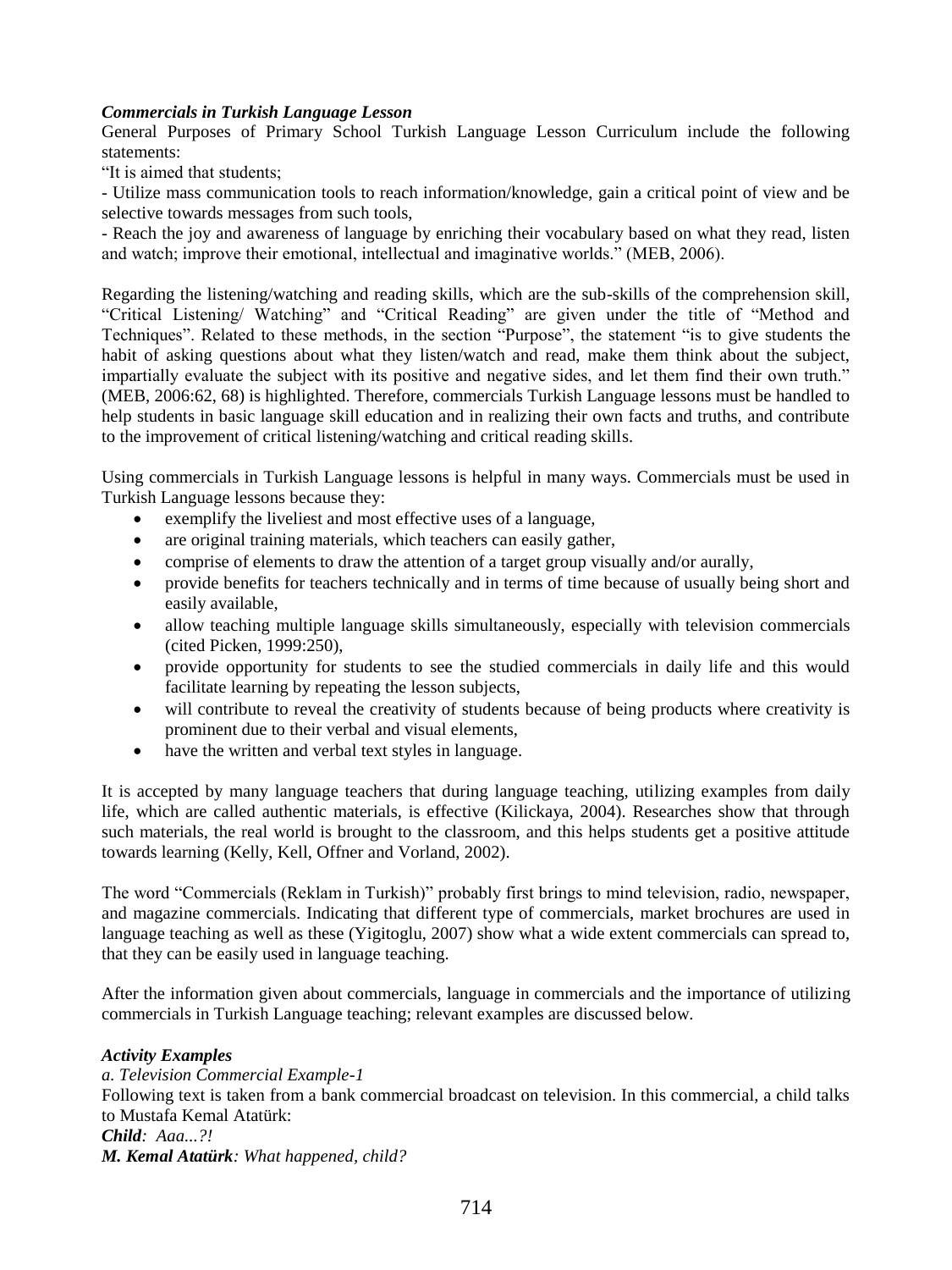*Child: Can a thorn get in your hand? M. Kemal Atatürk: Can it not? Child: Can your hand bleed? M. Kemal Atatürk: Can it not? Child: but aren't you Atatürk? M. Kemal Atatürk: I am, child. Child: But...*

*M. Kemal Atatürk: Now, forget who I am. If you will grow this rose, you are going to hurt. Your hand will bleed; the sun will make you sweat. Some will say "roses cannot grow in this garden". Some will say "roses can't be grown like that; they should be grown like this". You will ask this to yourself: "Do I want to make this place a rose garden? Do I want to grow the most beautiful roses of the world this place?" If you want it so much, you will not care about neither the thorns stuck in your hand nor what people say. Whoever you are, your only wish will be... to smell this scent. Do you understand?*

## *Child: I understand.*

*M. Kemal Atatürk: Well done. Come on now; go on* (Küçükler, 2010:138).

After showing the commercial, these questions can be asked to students:

- 1. What is the reason for the surprise of the child?
- 2. What are the difficulties faced while growing a rose?
- 3. What is the message Mustafa Kemal Atatürk wants to give the child?

*b. Television Commercial Example-2*

Following text is taken from a water commercial broadcast on television.

*We went one drop further to find the most natural form of water. We went hundreds of meters high. And what did we do when we found it? Nothing… Nobody ever touched even one drop. For you to enjoy the naturality, we make one drop more.*

Among the images of the commercial, whose text is given above; "rain, road, car, mountain, snow, water drinking child" are prominent visual elements. Considering these visual and verbal elements of the commercial together, these questions can be asked to students:

- 1. What are the people in the commercial looking for, and why?
- 2. What are the people in the commercial do to find what they are looking for?
- 3. What can be the reason for going high to find the natural form of water?
- 4. What was done after finding the thing sought in the commercial; why?

## *c. Radio Commercial*

Radio commercials to be used in Turkish Language lessons can be gathered from the internet or by recording radio broadcasts.

Following text is taken from a bank commercial broadcast on radio. We see that in radio commercials, verbal aspects of a language become prominent. *We set off to become the locomotive of Turkey. We played our part in the War of Independence. We fully lived the joy of the establishment of our Republic altogether. We were with our people during the years of poverty. We did not leave our emigrants alone. We provided great support for Turkey's opening to the world. Today, we are going faster for the future of Turkey.*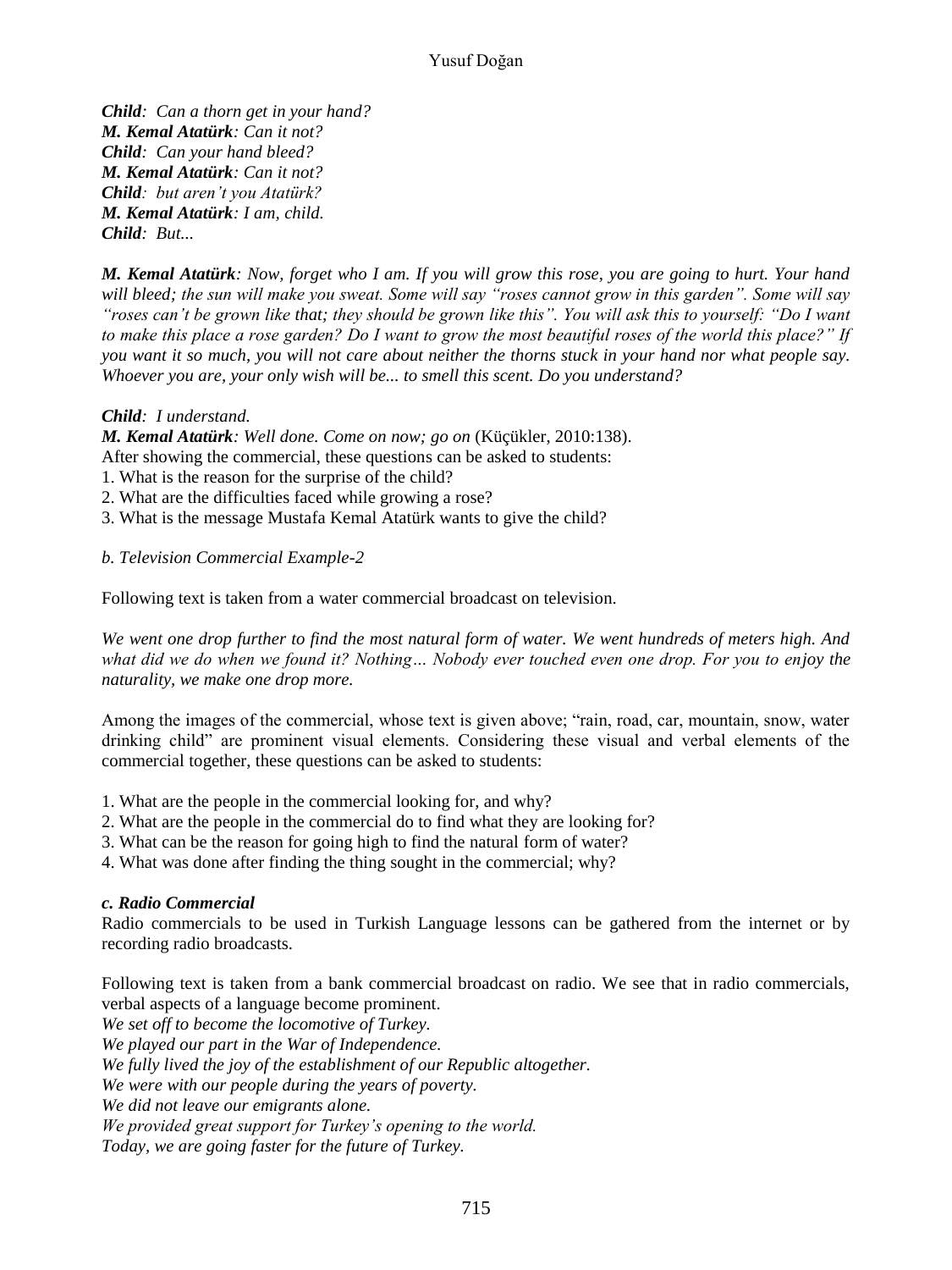## *… Bank, locomotive of Turkey.*

Based on this commercial, which consists of eight sentences, we can list the studies that can be performed in middle school Turkish Language lessons as follows:

- 1. This commercial is shared with students for teaching listening skills. Then, students can be asked comprehension questions on what kind of works have the advertised bank done from its establishment until today. Also, such a study can be performed under a listening comprehension work: Events in the commercial text are written down in small papers and these papers are folded. Then, these papers are randomly chosen by students in the class and students may be asked to put the events in the papers in order, according to the sequence in the commercial.
- 2. Meanings of the words and phrases in the commercial text such as "locomotive, poverty, immigrant, opening to the world" can be discussed for vocabulary improvement.
- 3. After studying the topic of tenses, the tenses used in the commercial text are discussed. An exercise can be performed to reinforce the topic. Also, students can be asked to rewrite the text with a specified tense.
- 4. There are many noun phrases in the commercial text. This commercial can also be used while studying the topic of noun phrases.
- 5. Turkish is an additive language. When discussing the topic of word structures, examples in this text can be used (kurtuluş (independence), kuruluş (establishment), kıtlık (poverty), gurbetçi (emigrant) etc.).
- 6. When teaching where to use capital letters, examples in the text can be used (Turkey, War of Independence, etc.).
- 7. Purpose-result statements in the commercial text can be the subject of another study.
- 8. There are also examples in this commercial text for using adverbs. This text can also be used for teaching adverbs.

Obviously, based on a very short commercial text, many studies can be performed for various language skills.

# *d. Internet Commercial Example*

Photographs, pictures and caricatures are often used in language lessons. During the studies in lessons, teachers work to achieve defined purposes sometimes by using photographs and pictures related to the text, and sometimes through visuals in the activities.

Whatever the type, there are various visuals in many commercials. Following photograph is taken from a website commercial describing the importance of natural life.



http://www.frmtr.com/off-topik/4817255-ormanlar-cigerlerimizdir.html

Above photograph can be used in teaching both speaking and writing skills. This photograph is shown to students and students are asked to examine the photograph for a few minutes. Then, students are asked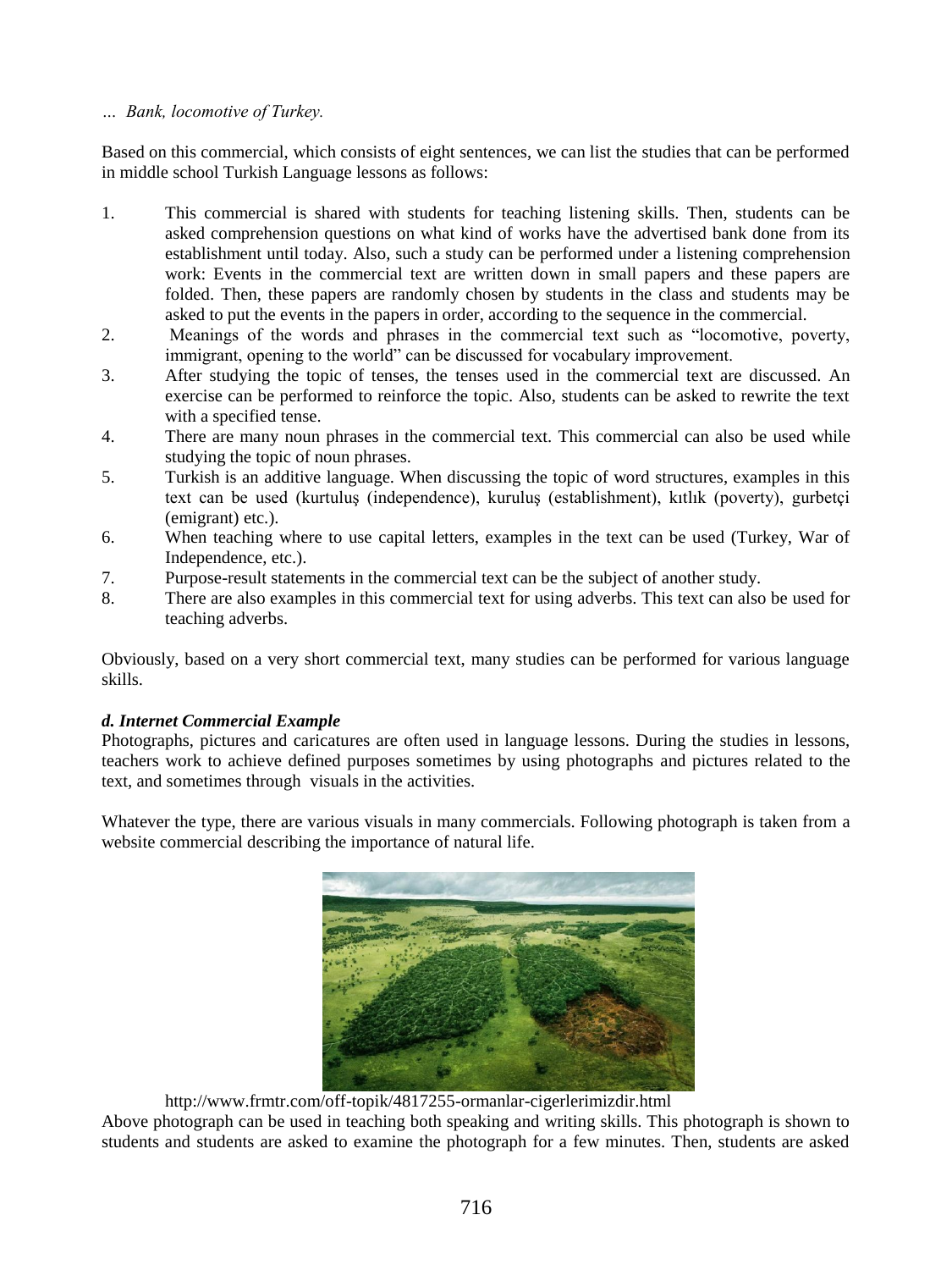## Yusuf Doğan

what this photograph bears in their minds. Students may be asked to list the thoughts in their minds and to speak about each of them. In addition, these questions can also be asked:

- 1. What does the shape in the photograph look like? Why is such a similarity used?
- 2. What must and must not people do to eliminate the adversity in the photograph?

After students express the thoughts in their minds, a writing preparation study can be performed based on the described ideas and on the direction by the teacher. Then, students can be asked to write an essay based on these ideas. This study can also be managed by separating students into groups of two or three.

# **3. Conclusion**

Many materials are used in language education-teaching. Variety of these materials and their being materials selected from daily life will ensure that studies are more effective. Especially in language lessons, a school will prepare students for life as much as it can bring real life examples to the classroom. Handling daily situations in lessons will create a ground for students to enjoy lessons and increase lesson efficiency.

For diversifying the materials used in Turkish Language lessons, one of the options is the commercials. In daily life, we face commercials in many different places and various ways on televisions, radios, newspapers, mobile telephones, internet, etc., and they have examples in which the language is used effectively with various visual and aural elements. Due to such characteristics, commercials are materials that are available for many studies in the education and teaching of basic language skills and grammar. Using commercials as both main and auxiliary materials in teaching Turkish Language will make the process of teaching-learning more effective due to the above reasons. As a result, particularly for primary school and middle school lessons, commercials must be utilized in all Turkish Language lessons.

## **Note**

This study is the extended version of the report presented to the " $10<sup>th</sup>$  International Language, Literature and Stylistics Symposium" organized in the Gazi Faculty of Education in Gazi University.

# **References**

- Akpınar, B. ve Aydın, K. (2009). Çok Duyulu (Multisensory) Yabancı Dil Öğretimi, *TÜBAV Bilim Dergisi*, 2 (1), 99-106.
- Batı, U. (2010). *Reklamın Dili*, Alfa Yayınları, İstanbul.
- Davis, R. (1997). TV Commercial Messages: An Untapped Video Resource for Content-based Classes, *Language Teacher*, 21(3), 13-15.
- Erden, A. (1989). Televizyon Reklamlarında Türkçe: Önceden Belirlenmiş Bir Toplumsal Amaca Uygulanan Dile Örnek, *Hacettepe Üniversitesi Edebiyat Fakültesi Dergisi*, 6 (1-2), 171-199.
- Kelly, C.; Kelly, L.; Offner, M. and Vorland, B. (2002). Effective Ways to Use Authentic Materials with ESL/EFL Students, *The Internet TESL Journal*, VIII (11).
- Kilickaya, F. (2004). Authentic Materials and Cultural Content in EFL Classrooms, *The Internet TESL Journal*, X(7).
- Kingen, S. (2000). *Teaching Language Arts in Middle Schools*, Lawrence Erlbaum Ass., Mahwah, New Jersey.